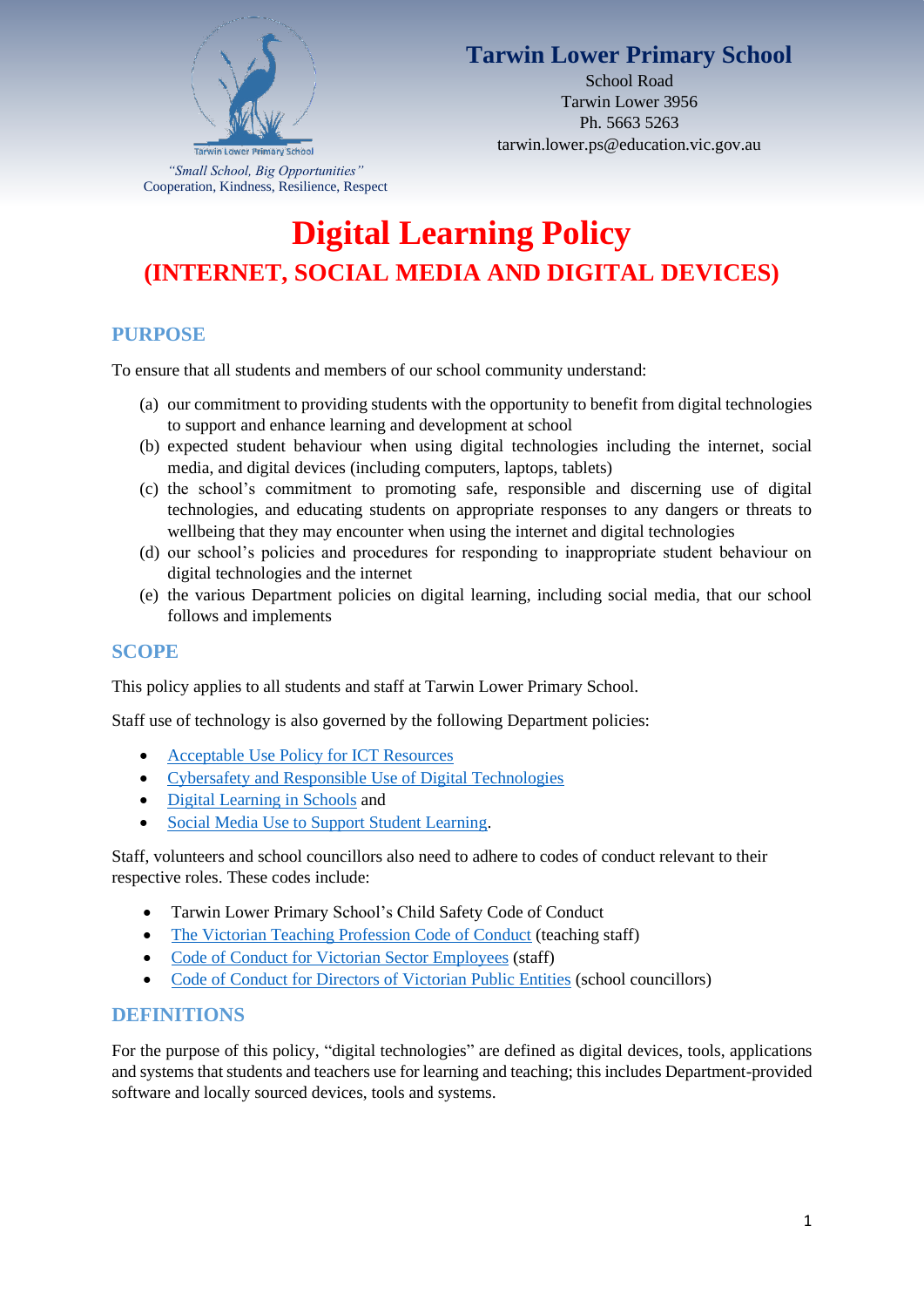### **POLICY**

#### **Vision for digital learning at our school**

The use of digital technologies is a mandated component of the Victorian Curriculum F-10.

Safe and appropriate use of digital technologies, including the internet, apps, computers and tablets, can provide students with rich opportunities to support learning and development in a range of ways.

Through increased access to digital technologies, students can benefit from learning that is interactive, collaborative, personalised, engaging and transformative. Digital technologies enable our students to interact with and create high quality content, resources and tools. It also enables personalised learning tailored to students' particular needs and interests and transforms assessment, reporting and feedback, driving new forms of collaboration and communication.

Tarwin Lower Primary School believes that the use of digital technologies at school allows the development of valuable skills and knowledge and prepares students to thrive in our globalised and inter-connected world. Our school's vision is to empower students to use digital technologies safely and appropriately to reach their personal best and fully equip them to contribute positively to society as happy, healthy young adults.

#### **Safe and appropriate use of digital technologies**

Digital technologies, if not used appropriately, may present risks to users' safety or wellbeing. At Tarwin Lower Primary School, we are committed to educating all students to use digital technologies in ways that respect the dignity of ourselves and others and promote full flourishing for all, equipping students with the skills and knowledge to navigate the digital world.

At Tarwin Lower Primary School, we:

- use online sites and digital tools that support students' learning, and focus our use of digital technologies on being learning-centred
- use digital technologies in the classroom for specific purpose with targeted educational or developmental aims
- supervise and support students using digital technologies for their schoolwork
- effectively and responsively address any issues or incidents that have the potential to impact on the wellbeing of our students
- have programs in place to educate our students to be safe, responsible and discerning users of digital technologies, including our ICT program
- educate our students about digital issues such as privacy, intellectual property and copyright, and the importance of maintaining their own privacy and security online
- actively educate and remind students of our *Student Engagement* policy that outlines our School's values and expected student behaviour, including online behaviours
- have an Acceptable Use Agreement outlining the expectations of students when using digital technologies for their schoolwork
- use clear protocols and procedures to protect students working in online spaces, which includes reviewing the safety and appropriateness of online tools and communities and removing offensive content at the earliest opportunity
- educate our students on appropriate responses to any dangers or threats to well being that they may encounter when using the internet and other digital technologies
- provide a filtered internet service at school to block access to inappropriate content
- refer suspected illegal online acts to the relevant law enforcement authority for investigation
- support parents and carers to understand the safe and responsible use of digital technologies and the strategies that can be implemented at home through regular updates in our newsletter, information sheets, website/school portal and information sessions.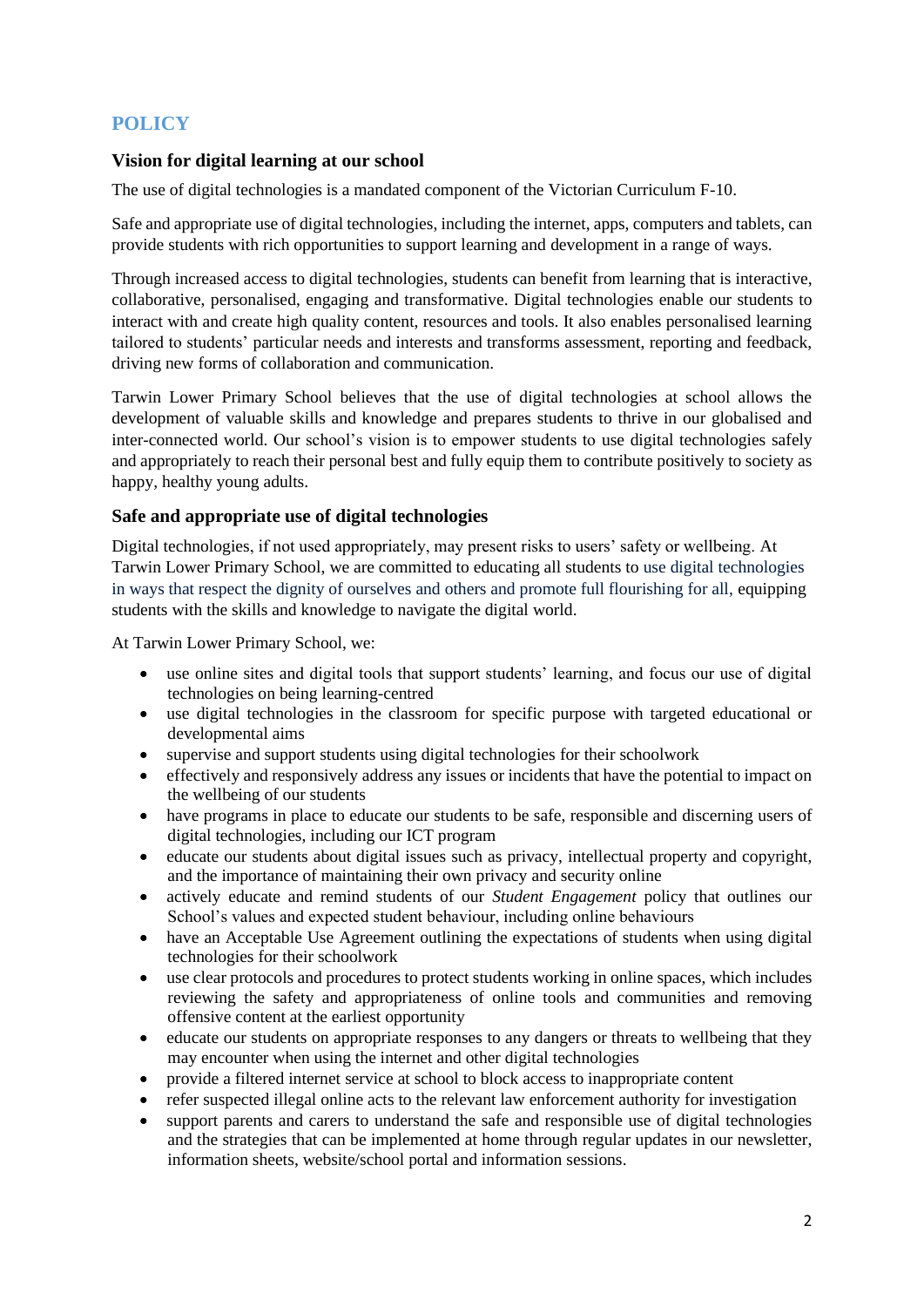Distribution of school owned devices to students and personal student use of digital technologies at school will only be permitted where students and their parents/carers have completed a signed Acceptable Use Agreement.

It is the responsibility of all students to protect their own password and not divulge it to another person. If a student or staff member knows or suspects an account has been used by another person, the account holder must notify the classroom teacher immediately.

All messages created, sent or retrieved on the school's network are the property of the school. The school reserves the right to access and monitor all messages and files on the computer system, as necessary and appropriate. Communications including text and images may be required to be disclosed to law enforcement and other third parties without the consent of the sender.

#### **Social media use**

Our school follows the Department's policy on [Social Media Use to Support Learning](https://www2.education.vic.gov.au/pal/social-media/policy) to ensure social media is used safely and appropriately in student learning and to ensure appropriate parent notification occurs or, where required, consent is sought. Where the student activity is visible to the public, it requires consent.

In accordance with the Department's policy on social media, staff will not 'friend' or 'follow' a student on a personal social media account, or accept a 'friend' request from a student using a personal social media account unless it is objectively appropriate, for Tarwin Lower Primary where the student is also a family member of the staff.

If a staff member of our school becomes aware that a student at the school is 'following' them on a personal social media account, Department policy requires the staff member to ask the student to 'unfollow' them, and to notify the school and/or parent or carer if the student does not do so.

#### **Student behavioural expectations**

When using digital technologies, students are expected to behave in a way that is consistent with Tarwin Lower Primary School's *Statement of Values, Student Wellbeing and Engagement* policy, and *Bullying Prevention* policy.

When a student acts in breach of the behaviour standards of our school community (including cyberbullying, using digital technologies to harass, threaten or intimidate, or viewing/posting/sharing of inappropriate or unlawful content), Tarwin Lower Primary School will institute a staged response, consistent with our student engagement and behaviour policies*.*

Breaches of this policy by students can result in a number of consequences which will depend on the severity of the breach and the context of the situation. This includes:

- removal of network access privileges
- removal of email privileges
- removal of internet access privileges
- removal of printing privileges
- other consequences as outlined in the school's *Student Wellbeing and Engagement* and *Bullying Prevention* policies.

#### **COMMUNICATION**

This policy will be communicated to our school community in the following ways

- Available publicly on our school's website
- Included in staff induction processes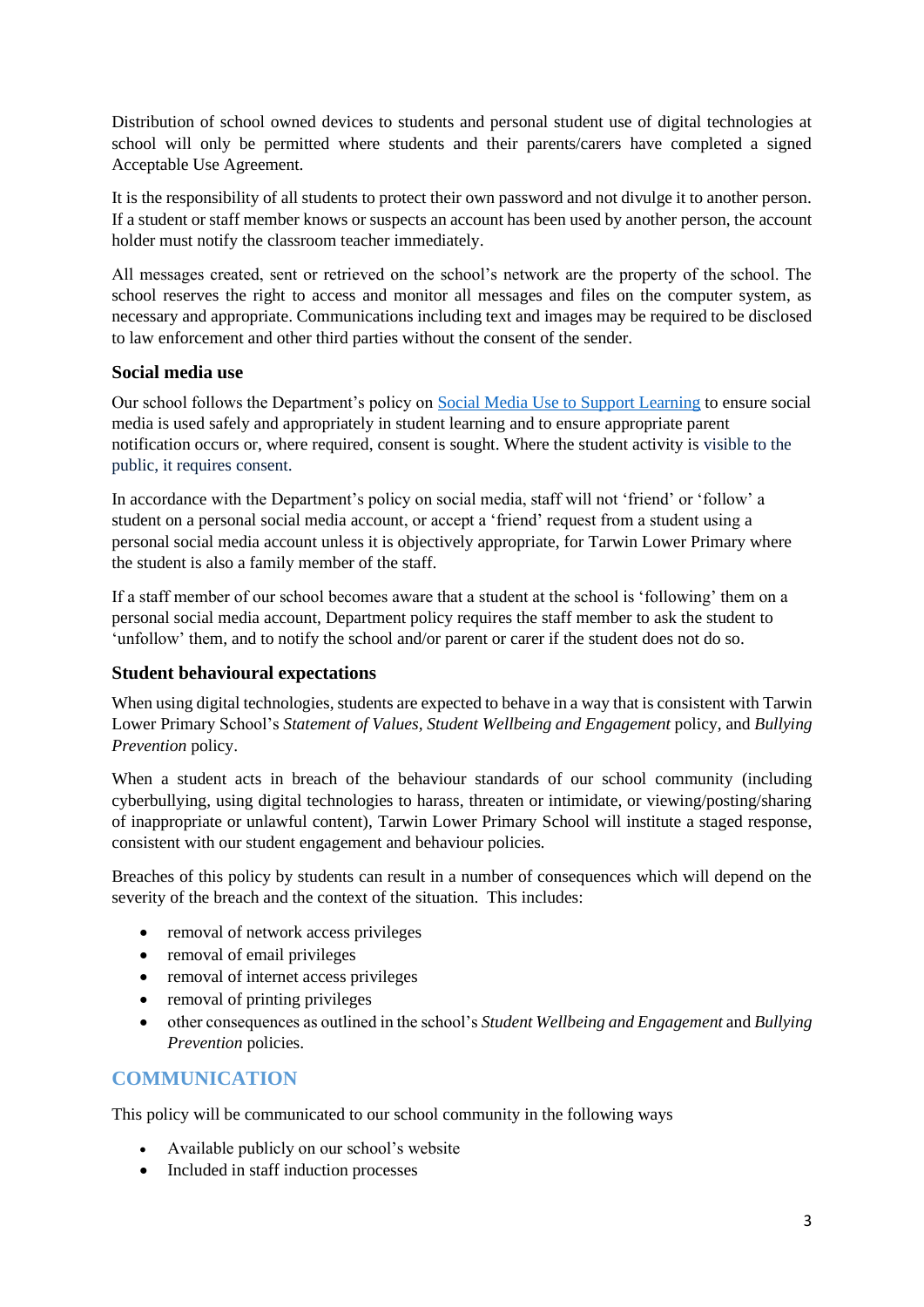- Discussed at staff briefings/meetings as required
- Included as annual reference in school newsletter
- Made available in hard copy from school administration upon request

### **POLICY REVIEW AND APPROVAL**

| Policy last reviewed       | $7th$ November 2021      |
|----------------------------|--------------------------|
| Approved by                | Principal – Jennifer Cox |
| Next scheduled review date | November 2023            |

### **ANNEXURE A: ACCEPTABLE USE AGREEMENT**

#### **Acceptable Use Agreement – see below**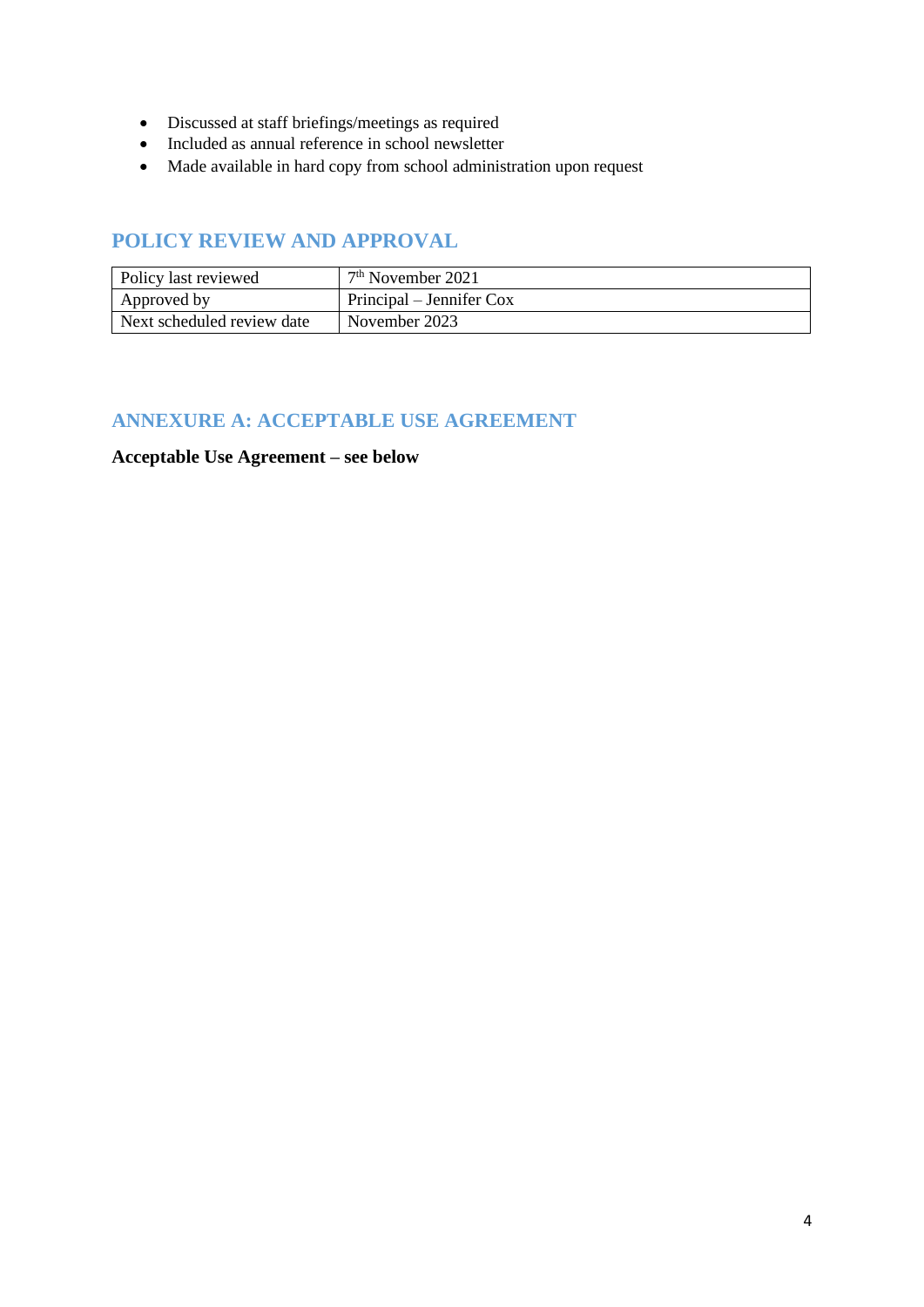# Years Foundation to 4

# School profile statement

At Tarwin Lower Primary School we support the right of all members of the school community to access safe and inclusive learning environments, including digital and online spaces. This form outlines the School's roles and responsibilities in supporting safe digital learning, as well as the expected behaviours we have of our students when using digital or online spaces.

At our School we:

- Have a **Student Engagement Policy** that outlines our School's values and expected student behaviour. This Policy includes online behaviours;
- Have programs in place to educate our students to be safe and responsible users of digital technologies including our ICT specialist classes
- Educate out students about digital issues such as online privacy, intellectual property and copyright;
- Supervise and support students using digital technologies for school-directed learning;
- Use clear protocols and procedures to protect students working in online spaces. This includes reviewing the safety and appropriateness of online tools and communities, removing offensive content at earliest opportunity, and other measures;
	- o See[: Duty of Care and Supervision](http://www.education.vic.gov.au/about/programs/bullystoppers/Pages/prindutycare.aspx) 
		- [\(www.education.vic.gov.au/about/programs/bullystoppers/Pages/prindutycare.aspx\)](http://www.education.vic.gov.au/about/programs/bullystoppers/Pages/prindutycare.aspx)
- Provide a filtered internet service, at school, to block inappropriate content. We acknowledge, however, that full protection from inappropriate content cannot be guaranteed
- Use online sites and digital tools that support students' learning;
- Address issues or incidents that have the potential to impact on the wellbeing of our students;
- Refer suspected illegal online acts to the relevant Law Enforcement authority for investigation;
- Support parents and caregivers to understand safe and responsible use of digital technologies and the strategies that can be implemented at home. The following resources provide current information from both the [Department of Education & Training](http://www.education.vic.gov.au/about/programs/bullystoppers/Pages/parentmodules.aspx) and The Children's eSafety Commission:
	- o [Bullystoppers Parent Interactive Learning Modules](http://www.education.vic.gov.au/about/programs/bullystoppers/Pages/parentmodules.aspx) [\(www.education.vic.gov.au/about/programs/bullystoppers/Pages/parentmodules.asp](http://www.education.vic.gov.au/about/programs/bullystoppers/Pages/parentmodules.aspx) [x\)](http://www.education.vic.gov.au/about/programs/bullystoppers/Pages/parentmodules.aspx)
	- o [eSafetyParent | Office of the Children's eSafety Commissioner](https://www.esafety.gov.au/education-resources/iparent) [\(https://www.esafety.gov.au/education-resources/iparent](https://www.esafety.gov.au/education-resources/iparent)

# Student declaration

When I use digital technologies, I **communicate respectfully** by: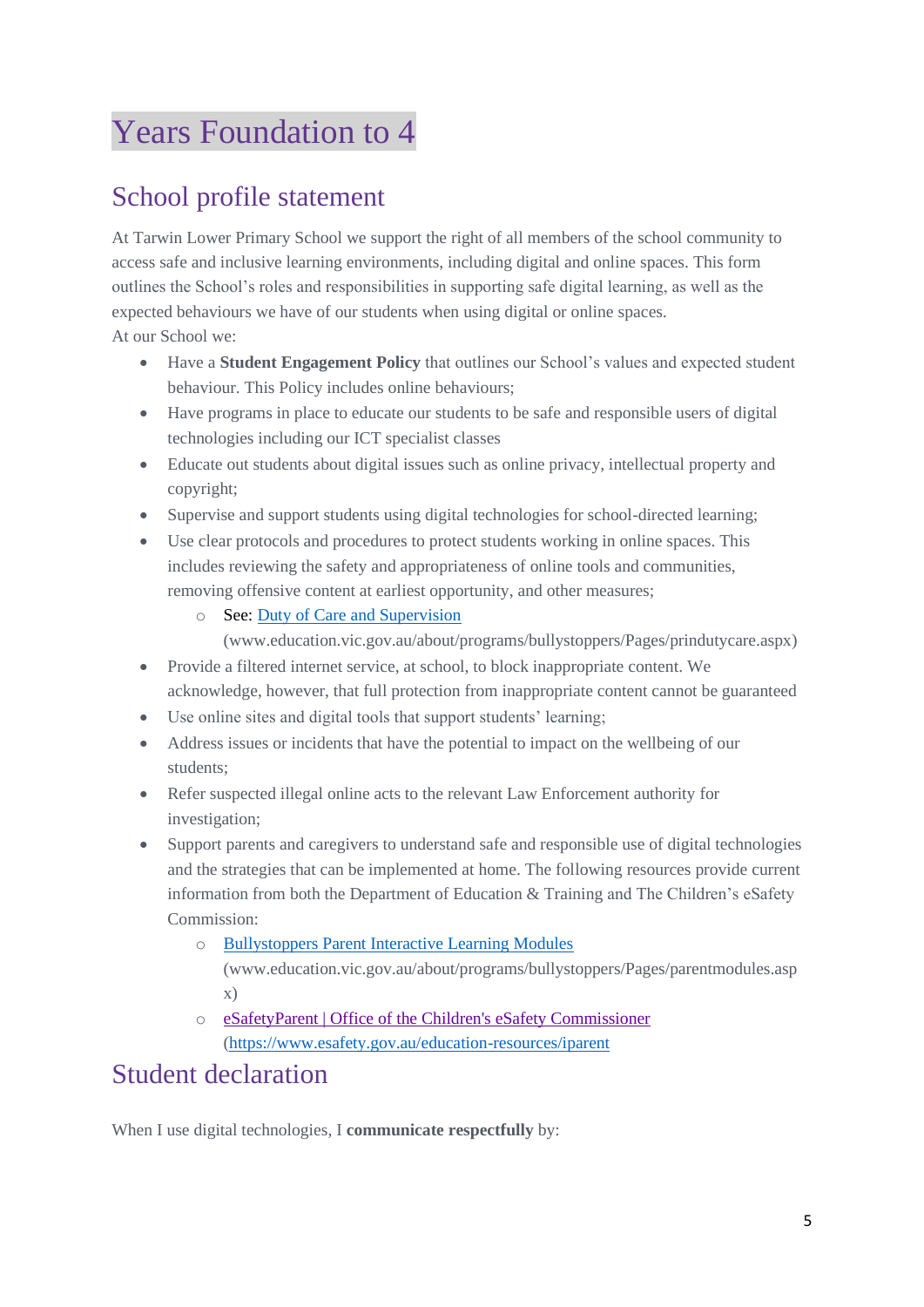- always thinking and checking that what I write, or post is polite and respectful
- being kind to my friends and classmates and thinking about how the things I do or say online might make them feel (*ask students to reflect on how they would feel*.)
- not sending mean or bullying messages or forwarding them to other people.
- creating and presenting my own work, and if I copy something from online, letting my audience know by sharing the website link to acknowledge the creator.

When I use digital technologies, I **protect personal information** by being aware that my full name, photo, birthday, address and phone number is personal information and is not to be shared online. This means I:

- protect my friends' information in the same way
- protect my passwords and don't share them with anyone except my parent
- only ever join spaces with my parents or teacher's guidance and permission
- never answer questions online that ask for my personal information
- know not to post three or more pieces of identifiable information about myself.

When I use digital technologies, I **respect myself and others** by thinking about what I share online. This means I:

- stop to think about what I post or share online
- will not share or post the link (or password) to video conferencing meetings, with others offline in public communications or online on public websites or social media forums
- use spaces or sites that are appropriate, and if I am not sure I ask a trusted adult for help
- protect my friends' full names, birthdays, school names, addresses and phone numbers because this is their personal information
- speak to a trusted adult if I see something that makes me feel upset or if I need help
- speak to a trusted adult if someone is unkind to me or if I know someone else is upset or scared
- don't deliberately search for something rude or violent
- turn off or close the screen if I see something I don't like and tell a trusted adult
- am careful with the equipment I use.

At school we/I have:

- discussed ways to be a safe, responsible and ethical user of digital technologies.
- presented my ideas around the ways that I can be a smart, safe, responsible and ethical user of digital technologies.

I will use this knowledge at school and everywhere I use digital technologies

*This section can be used with students to express their own ideas about safe, responsible and*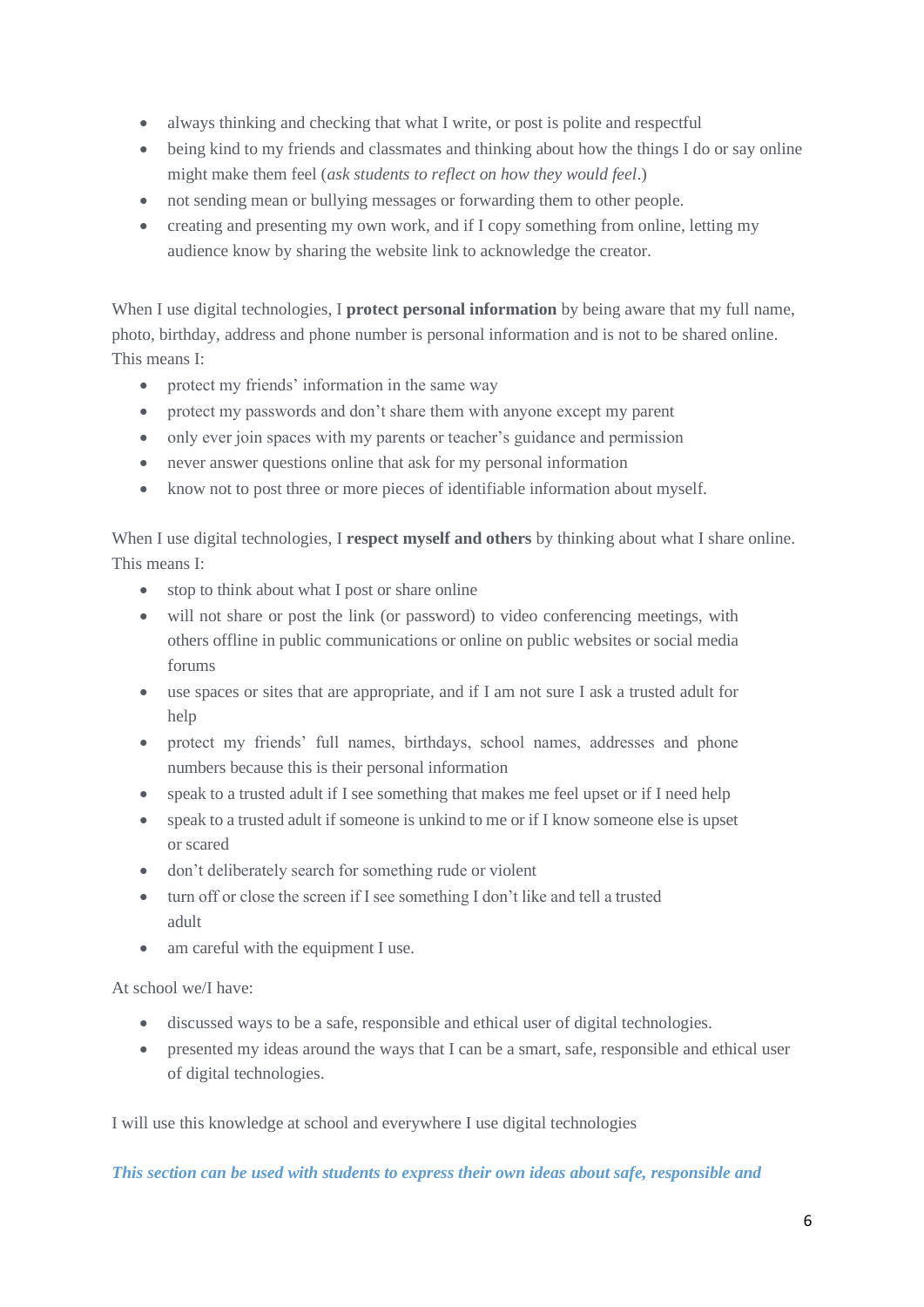*ethical behaviour after working through the discussion points. It may be included as part of the final Acceptable Use Agreement sent home to parents for discussion and agreement.* 

# My ideas on safe and responsible behaviour

When I use digital technologies, **I communicate respectfully.** This means I:

When I use digital technologies, I **protect personal information.** This means I:

(write or draw…)

(write or draw…)

When I use digital technologies, I **respect myself and others.** This means I:

(write or draw…)

## Student Agreement

### Student Agreement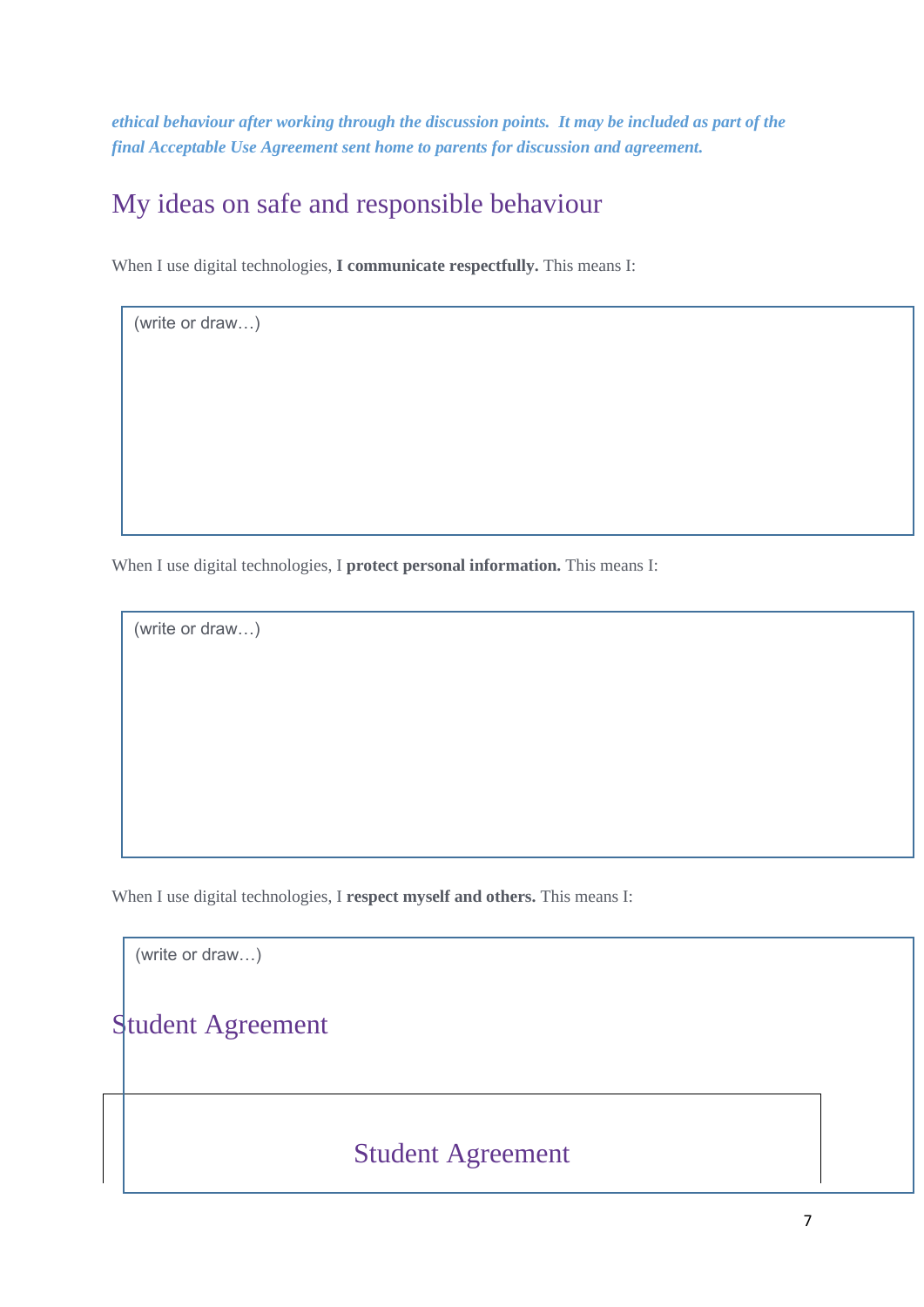(principal or teacher)

#### **acknowledges the commitment of**

(student)

**to being a polite, safe, responsible and ethical user of digital technologies.**

As a student I continue to learn to use digital technologies safely and responsibly.

I will ask a trusted adult for help whenever I am unsure or feel unsafe.

Student's signature Teacher/Principal's signature

Parent/Carer signature Date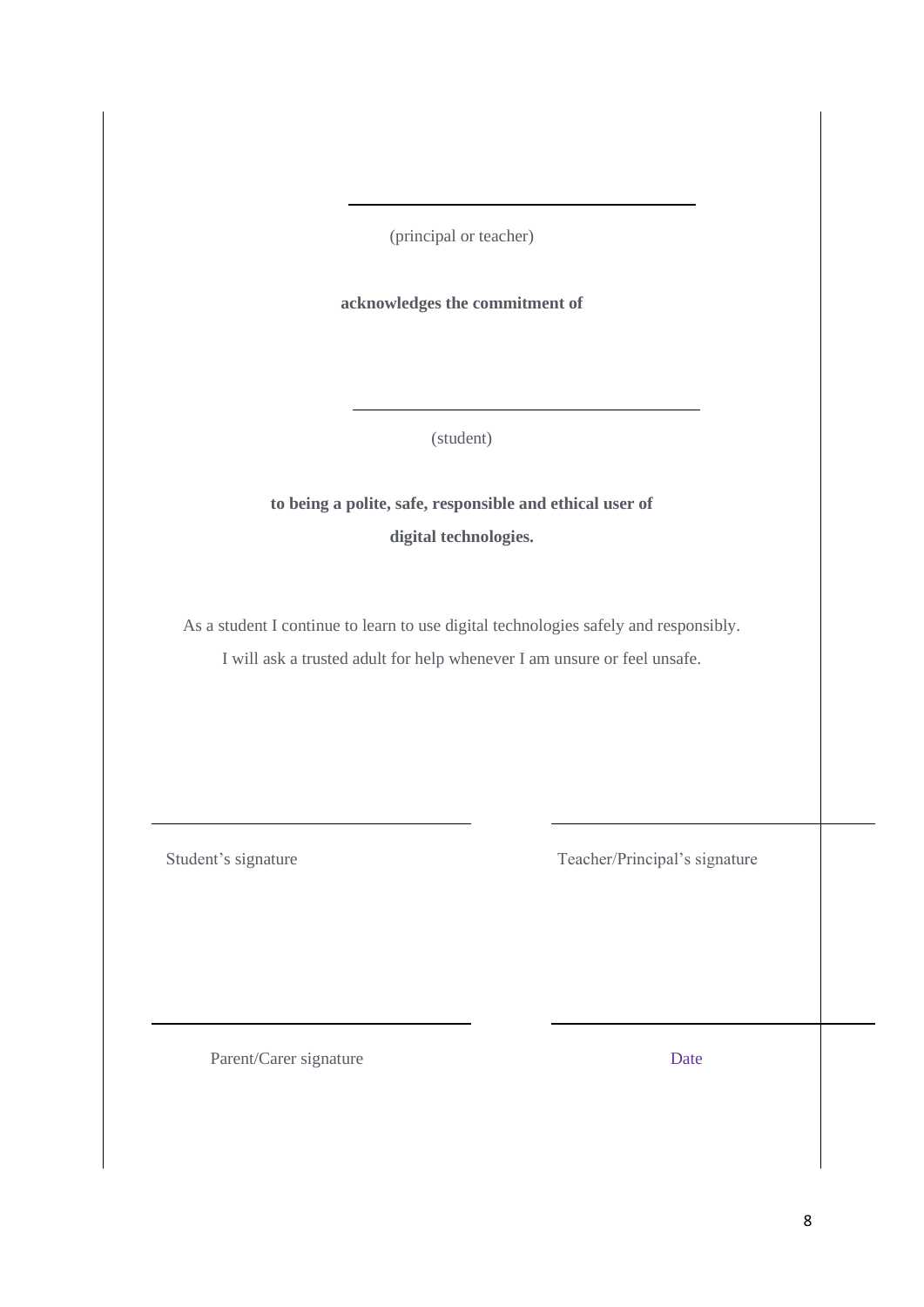

# Years 5 and 6

# School profile statement

At Tarwin Lower Primary School we support the right of all members of the school community to access safe and inclusive learning environments, including digital and online spaces. This form outlines the School's roles and responsibilities in supporting safe digital learning, as well as the expected behaviours we have of our students when using digital or online spaces.

At our School we:

- Have a **Student Engagement Policy** that outlines our School's values and expected standards of student conduct, including consequences for breaching the standards. This Policy extends to online conduct;
- Have programs in place to educate our students to be safe and responsible users of digital technologies including our ICT specialist classes
- Provide information about digital access issues such as online privacy, intellectual property and copyright;
- Supervise and support students using digital technologies for school-directed learning;
- Use clear protocols and procedures to protect students working in online spaces. This includes reviewing the safety and appropriateness of online tools and communities, removing offensive content at earliest opportunity, and other measures;
	- o [Duty of Care and Supervision](http://www.education.vic.gov.au/about/programs/bullystoppers/Pages/prindutycare.aspx) 
		- [\(www.education.vic.gov.au/about/programs/bullystoppers/Pages/prindutycare.aspx\)](http://www.education.vic.gov.au/about/programs/bullystoppers/Pages/prindutycare.aspx)
- Provide a filtered internet service to block inappropriate content. We acknowledge, however, that full protection from inappropriate content cannot be guaranteed
- Use online sites and digital tools that support students' learning;
- Address issues or incidents that have the potential to impact on the wellbeing of our students;
- Refer suspected illegal online acts to the relevant Law Enforcement authority for investigation;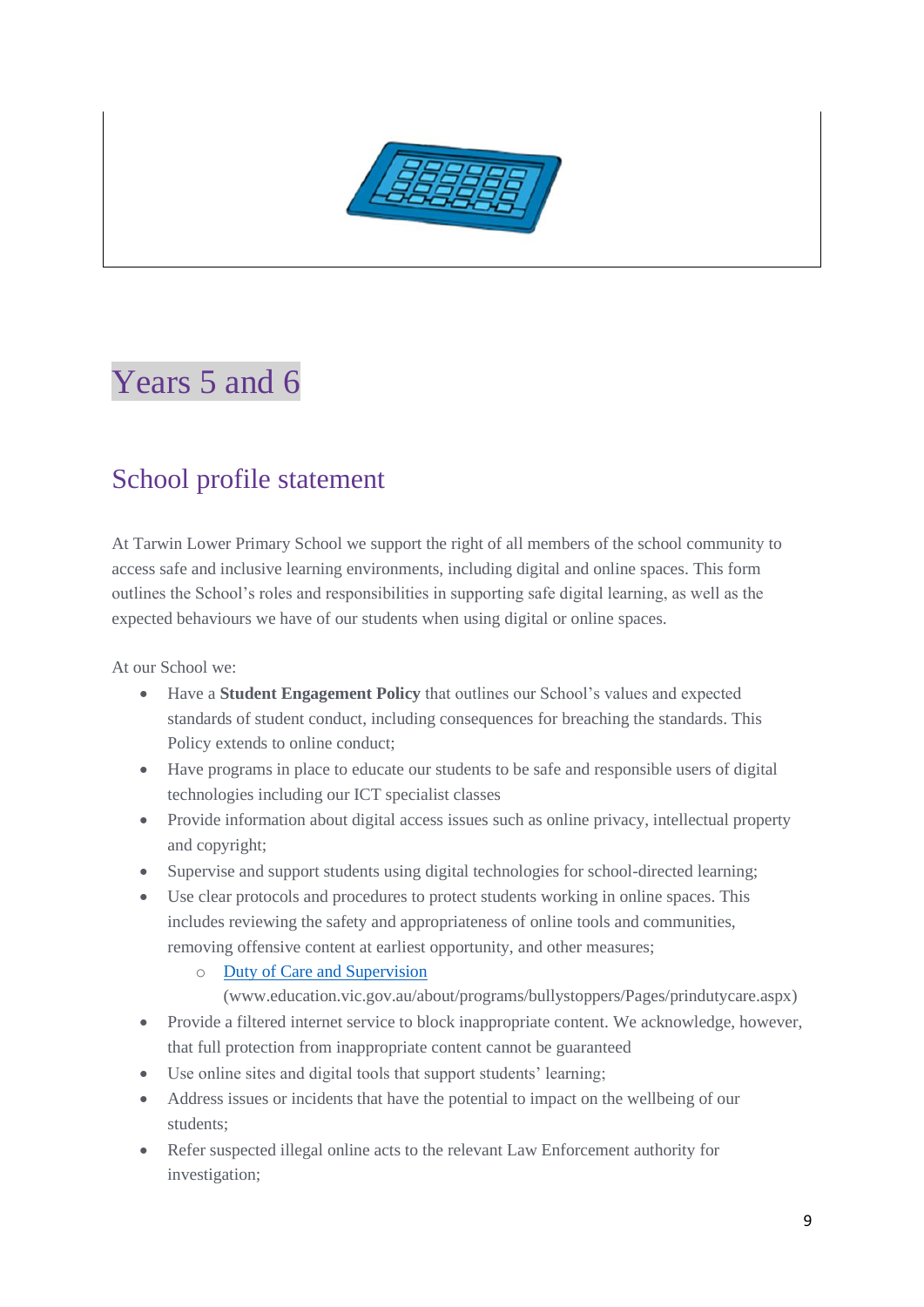- Support parents and caregivers to understand safe and responsible use of digital technologies and the strategies that can be implemented at home. The following resources provide current information from both the [Department of Education & Training](http://www.education.vic.gov.au/about/programs/bullystoppers/Pages/parentmodules.aspx) and The Children's eSafety Commission:
	- o [Bullystoppers Parent Interactive Learning Modules](http://www.education.vic.gov.au/about/programs/bullystoppers/Pages/parentmodules.aspx)

[\(www.education.vic.gov.au/about/programs/bullystoppers/Pages/parentmodules.asp](http://www.education.vic.gov.au/about/programs/bullystoppers/Pages/parentmodules.aspx) [x\)](http://www.education.vic.gov.au/about/programs/bullystoppers/Pages/parentmodules.aspx)

o [iParent | Office of the Children's eSafety Commissioner](https://www.esafety.gov.au/education-resources/iparent) [\(https://www.esafety.gov.au/education-resources/iparent\)](https://www.esafety.gov.au/education-resources/iparent)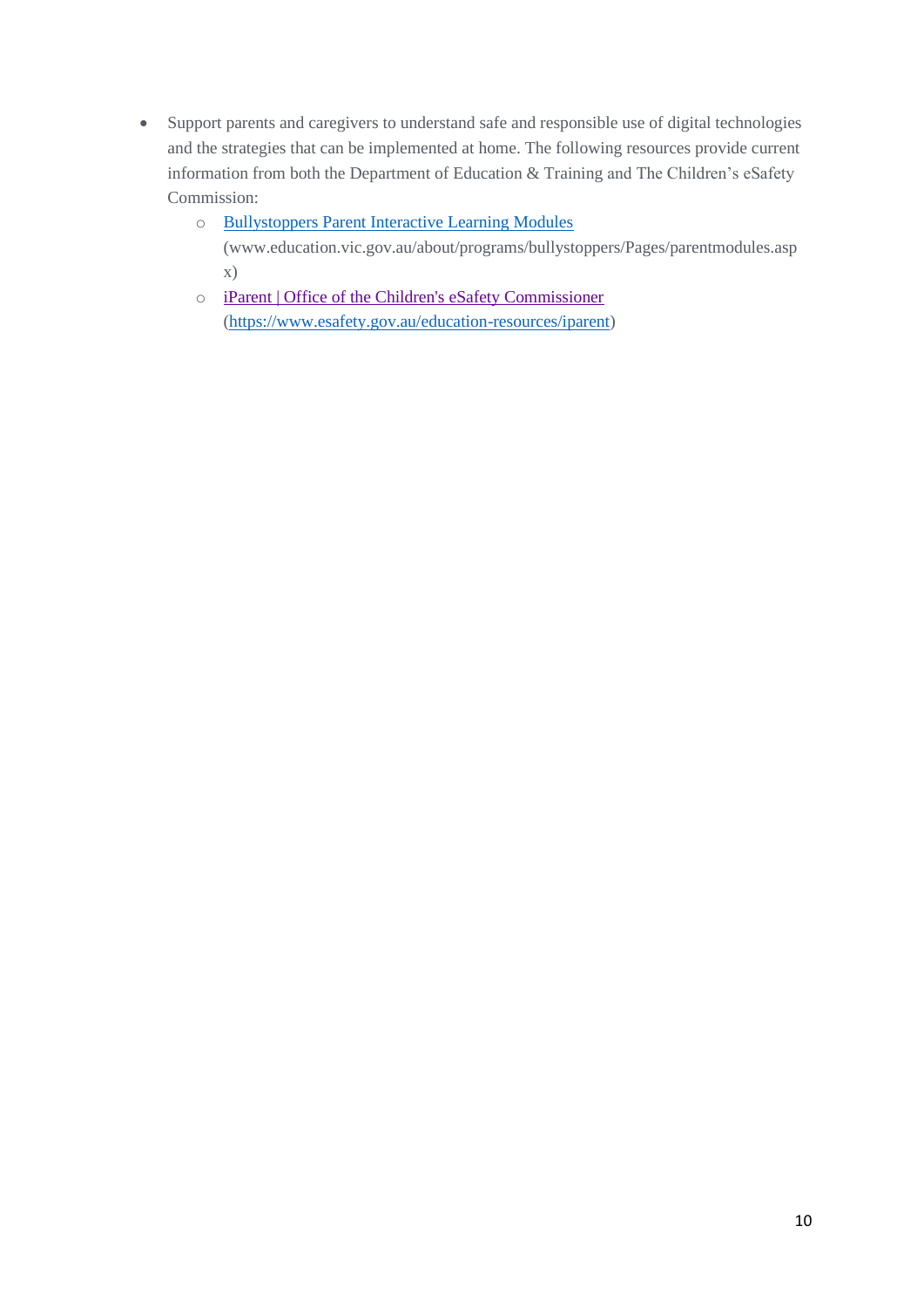# Student declaration

When I use digital technologies and the internet, I agree to be a safe, responsible and ethical user at all times by:

- Respecting others and communicating with them in a supportive manner;
- Never participating in online bullying (e.g. forwarding messages and supporting others in harmful, inappropriate or hurtful online behaviours);
- Protecting my privacy by not giving out personal details, including my full name, telephone number, address, passwords and images;
- Protecting the privacy of others by never posting or forwarding their personal details or images without their consent;
- Only taking and sharing photographs or sound or video recordings when others are aware the recording is taking place and have provided their explicit consent as part of an approved lesson;
- Talking to a teacher or a trusted adult if I personally feel uncomfortable or unsafe online, or if I see others participating in unsafe, inappropriate or hurtful online behavior;
- Thinking carefully about the content I upload or post online, knowing that this is a personal reflection of who I am and can influence what people think of me;
- Protecting the privacy and security of my school community by not sharing or posting the link to a video conferencing meeting with others, offline in public communications or online on public websites or social media forums;
- Reviewing the terms and conditions of use for any digital or online tool (e.g. age restrictions, parental consent requirements), and if my understanding is unclear seeking further explanation from a trusted adult;
- Meeting the stated terms and conditions for any digital or online tool, and completing the required registration processes;
- Handling ICT devices with care and notifying a teacher of any damage or attention required;
- Abiding by copyright and intellectual property regulations by requesting permission to use images, text, audio and video, and attributing references appropriately;
- Not accessing media that falls outside the School's policies;
- Not downloading unauthorised programs, including games;
- Not interfering with network systems and security or the data of another user;
- Not attempting to log into the network or online service with a username or password of another person.

#### **Signature:**

I understand and agree to comply with the terms of acceptable use and expected standards